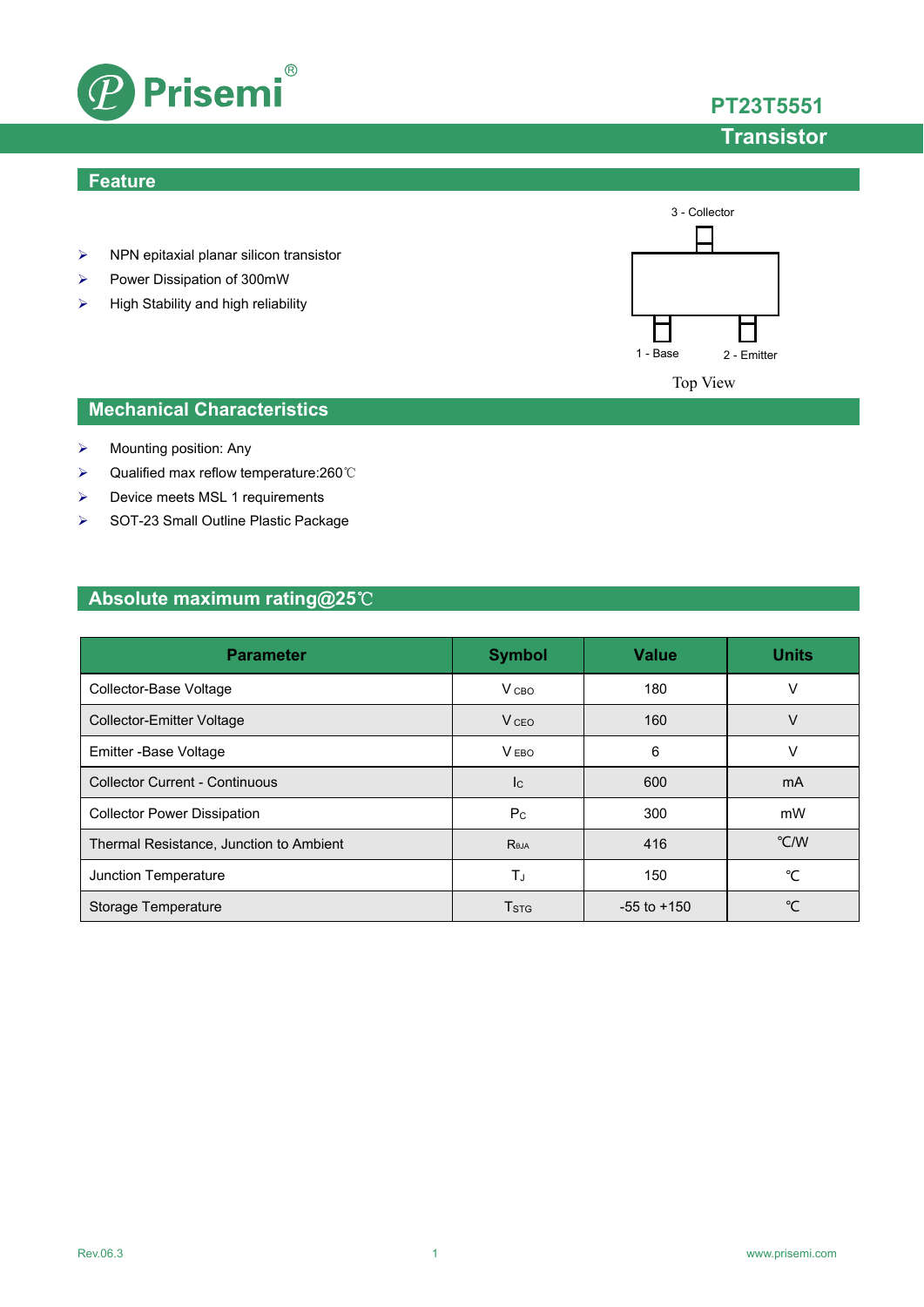# **Electrical characteristics per line@25**℃**( unless otherwise specified)**

| <b>Parameter</b>                            | <b>Symbol</b>        | <b>Conditions</b>                             | Min.                     | Typ.                     | Max.                     | <b>Unit</b> |
|---------------------------------------------|----------------------|-----------------------------------------------|--------------------------|--------------------------|--------------------------|-------------|
| Collector-Base Breakdown Voltage            | $V$ (BR)CBO          | $I_C = 100uA, I_E = 0$                        | 180                      |                          | $\overline{a}$           | $\vee$      |
| Collector-Emitter Breakdown Voltage         | $V$ (BR)CEO          | $lc=1mA, ls=0$                                | 160                      |                          |                          | $\vee$      |
| Emitter - Base Breakdown Voltage            | $V$ (BR)EBO          | $IE=-10uA, IC=0$                              | 6                        |                          |                          | $\vee$      |
| <b>Collector Cutoff Current</b>             | <b>Ісво</b>          | $V_{CB} = 120V$ , $I_E = 0V$                  | $\overline{\phantom{a}}$ |                          | 50                       | nA          |
| <b>Emitter Cutoff Current</b>               | <b>IEBO</b>          | $V_{EB} = 4V$ , Ic=0                          | $\overline{\phantom{0}}$ |                          | 50                       | nA          |
| <b>DC Current Gain</b>                      | <b>HFE</b>           | $I_C = 1.0mA, V_{CE} = 5.0V$                  | 80                       |                          |                          |             |
|                                             |                      | $IC=10mA, VCE=5.0V$                           | 100                      |                          | 300                      |             |
|                                             |                      | $lc = 50mA, VCE= 5.0V$                        | 30                       | $\overline{\phantom{0}}$ | $\overline{\phantom{a}}$ |             |
|                                             | VCE(sat)             | $I_C = 10mA$ , $I_B = 1.0mA$                  | $\blacksquare$           | $\blacksquare$           | 0.15                     |             |
| <b>Collector-Emitter Saturation Voltage</b> |                      | $lc=50mA, l_B=5.0mA$                          | $\overline{\phantom{a}}$ |                          | 0.20                     | $\vee$      |
| <b>Base-Emitter Saturation Voltage</b>      | V <sub>BE(sat)</sub> | $IC=10mA, IB=1.0mA$                           |                          |                          | 1.0                      | $\vee$      |
|                                             |                      | $I_C = 50mA$ , $I_B = 5.0mA$                  | $\blacksquare$           |                          | 1.0                      |             |
| <b>Transition frequency</b>                 | fт                   | $IC=10mA, VCE=10V,$<br>$f = 100$ MHz          | 100                      |                          | 300                      | <b>MHz</b>  |
| <b>Collector Output Capaciatnce</b>         | Cob                  | $V_{CB} = 120V$ , $I_E = 0V$ ,<br>$f=100$ MHz |                          |                          | 6                        | pF          |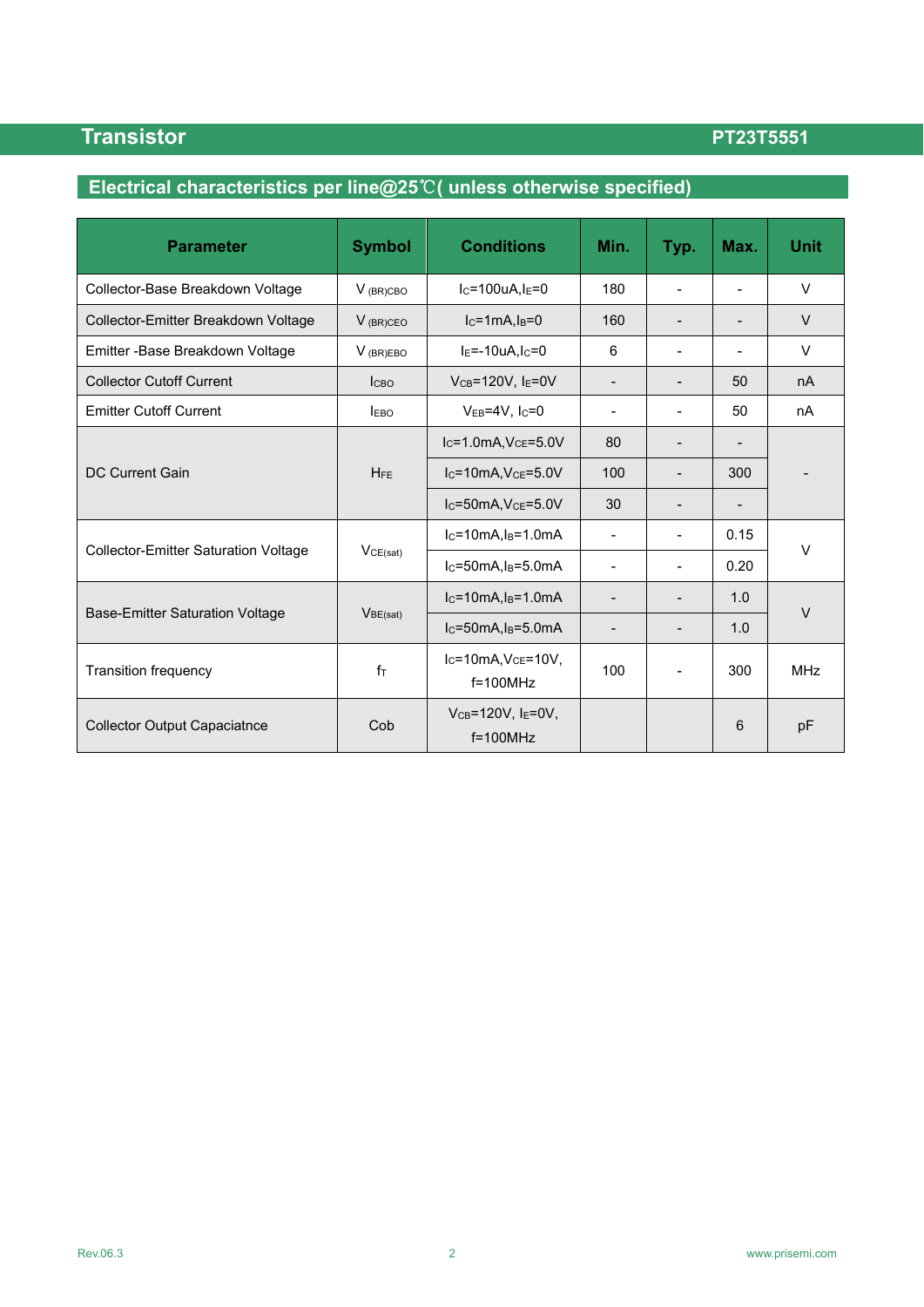# **Typical Characteristics**

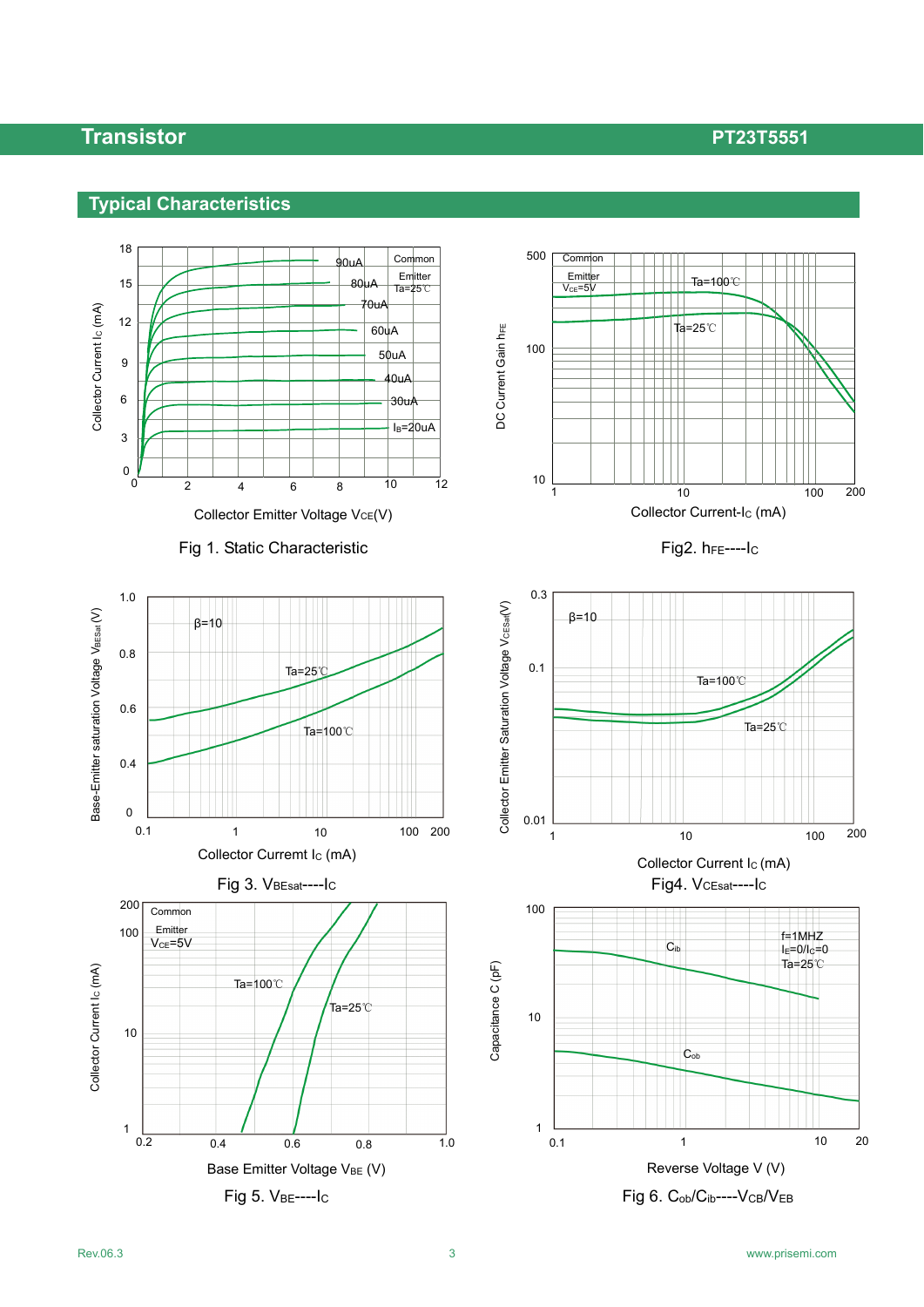



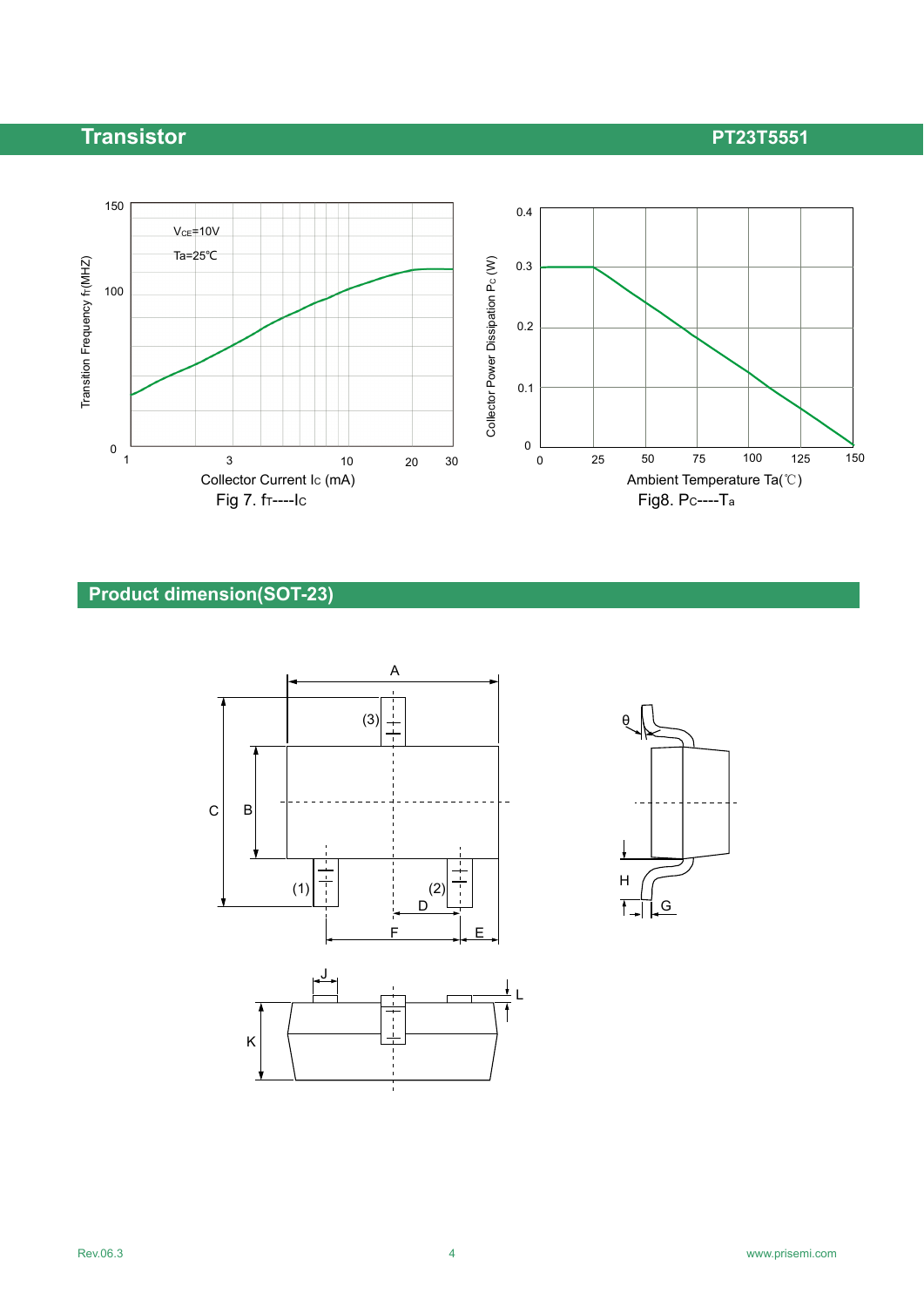|            | <b>Millimeters</b> |              | <b>Inches</b> |              |  |
|------------|--------------------|--------------|---------------|--------------|--|
| <b>Dim</b> | <b>MIN</b>         | <b>MAX</b>   | <b>MIN</b>    | <b>MAX</b>   |  |
| A          | 2.80               | 3.00         | 0.1102        | 0.1197       |  |
| B          | 1.20               | 1.40         | 0.0472        | 0.0551       |  |
| C          | 2.10               | 2.50         | 0.0830        | 0.0984       |  |
| D          | 0.89               | 1.02         | 0.0350        | 0.0401       |  |
| Ε          | 0.45               | 0.60         | 0.0177        | 0.0236       |  |
| F          | 1.78               | 2.04         | 0.0701        | 0.0807       |  |
| G          | 0.085              | 0.177        | 0.0034        | 0.0070       |  |
| H          | 0.45               | 0.60         | 0.0180        | 0.0236       |  |
| J          | 0.37               | 0.50         | 0.0150        | 0.0200       |  |
| K          | 0.89               | 1.11         | 0.0350        | 0.0440       |  |
| Г          | 0.013              | 0.100        | 0.0005        | 0.0040       |  |
| θ          | $0^{\circ}$        | $10^{\circ}$ | $0^{\circ}$   | $10^{\circ}$ |  |



| <b>Dim</b> | <b>Millimeters</b> |            |  |
|------------|--------------------|------------|--|
|            | <b>MIN</b>         | <b>MAX</b> |  |
| a          |                    | 0.7        |  |
| b          |                    | 1.2        |  |
| с          |                    | 2.04       |  |
|            |                    | 2.2        |  |

# **Marking information**



## **Ordering information**

| Device    | Package          | Reel | <b>MPQ</b>         |
|-----------|------------------|------|--------------------|
| PT23T5551 | SOT-23 (Pb-Free) | 71   | 3000 / Tape & Reel |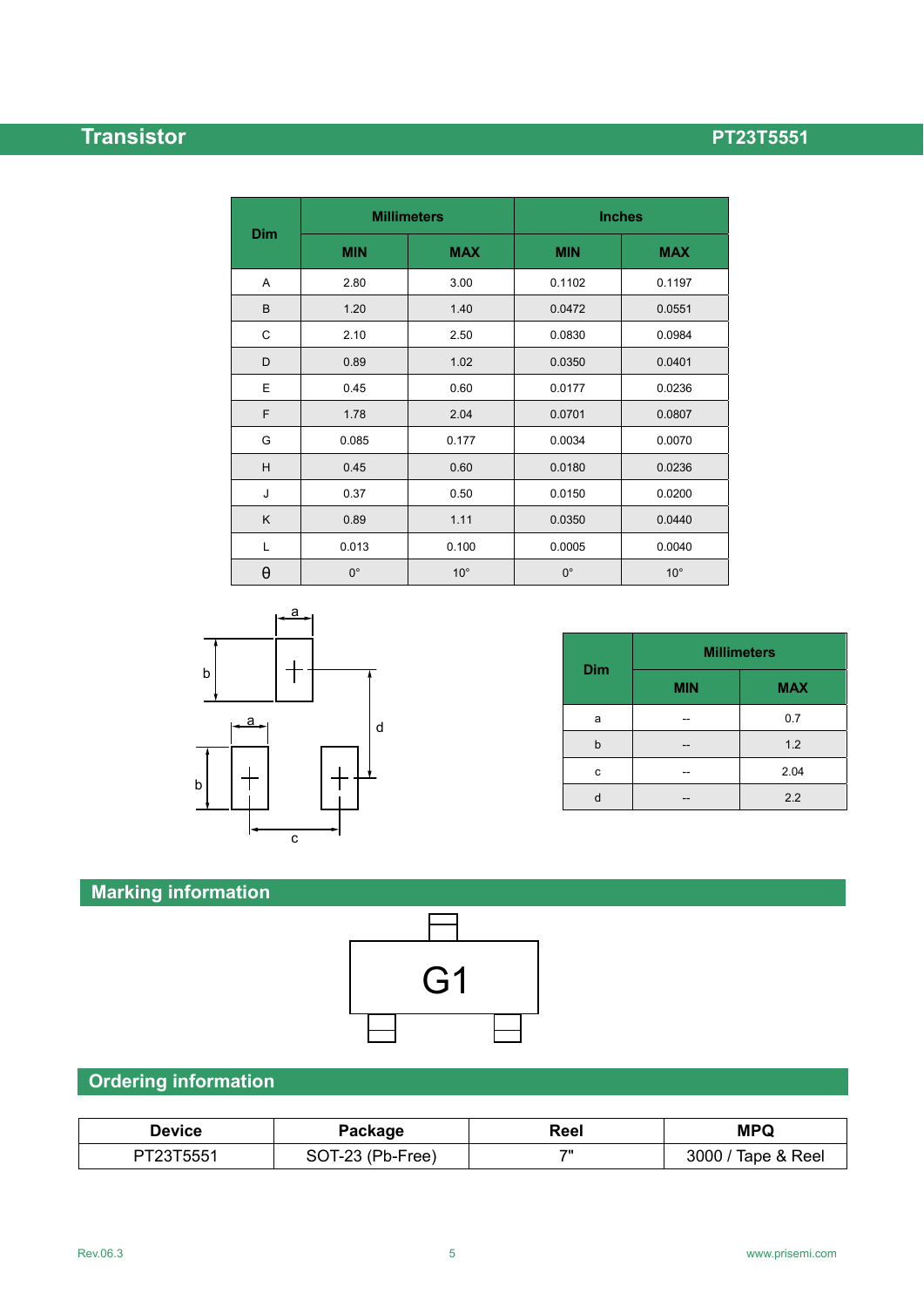# **Load with information**



Unit:mm